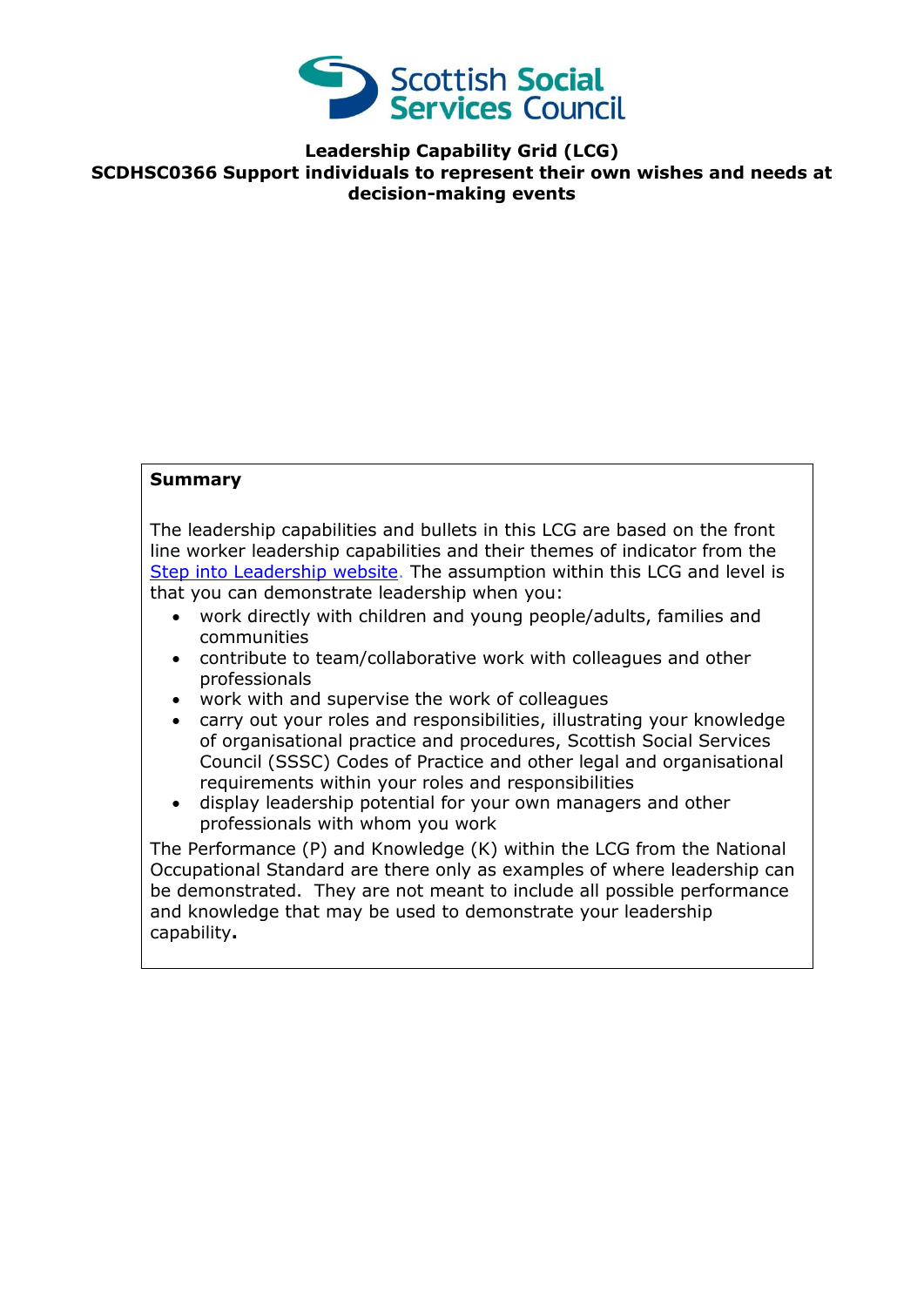

## **Leadership Capability Grid (LCG) SCDHSC0366 Support individuals to represent their own wishes and needs at decision-making events**

| Leadership<br>capabilities         | When supporting individuals to represent their own wishes and needs at<br>decision-making events you can demonstrate leadership capabilities by:                                                                                                                                                                                                                                                                                                                                                                                                                                                                                                                                                                                                                                                                                                                                                                                                                                                     |
|------------------------------------|------------------------------------------------------------------------------------------------------------------------------------------------------------------------------------------------------------------------------------------------------------------------------------------------------------------------------------------------------------------------------------------------------------------------------------------------------------------------------------------------------------------------------------------------------------------------------------------------------------------------------------------------------------------------------------------------------------------------------------------------------------------------------------------------------------------------------------------------------------------------------------------------------------------------------------------------------------------------------------------------------|
| <b>Vision</b>                      | Providing a vision for those with whom you work and your organisation<br>when you:<br>• See how best to make a difference when providing active support ( $P1$ -<br>9, 12-19-24; K1-5, 11, 16, 24-25, 38, 40-46, 50)<br>• Communicate and promote ownership of the vision when providing<br>active support (P1-9, 12-19-24; K1-5, 11, 16, 24-25, 35-39), seeking<br>additional support $(P11, 15; K20)$ , working with others $(P1, 5-7, 12,$<br>14-15, 19-24), review ( $P19-24$ ; K50-51) and recording and reporting<br>$(P22, 25; K32-34, 52-53)$<br>• Promote social service values through active participation and<br>personalisation (P1-9, 12-19-24; K1-5, 11, 16, 24-25, 35-39), working<br>with others ( $P1$ , 5-7, 11-12, 14-15, 19-24) and recording and reporting<br>$(P22, 25; K32-34, 52-53)$<br>• See the bigger picture when demonstrating knowledge and practice of<br>organisational, local and national policies and procedures (P1-9, 11-17,<br>19-24; K6, 8-9, 26-27, 32-34) |
| Self-<br>leadership                | Displaying self leadership when you:<br>• Demonstrate and adapt leadership when supporting individuals to<br>represent their own wishes and needs at decision-making events (All P;<br>K23)<br>Improve own leadership by seeking advice $(P11, 15; K20)$ , through<br>review (P19-24; $K50-51$ ) and self reflection (K23)<br>• Take intelligent risks when supporting individuals to represent their own<br>wishes and needs at decision-making events $(P12-17; K26-31, 39)$<br>• Demonstrate and promote resilience (P12-24; K3, 4, 19, 30)<br>• Challenge discrimination and oppression $(K1, 4, 30)$                                                                                                                                                                                                                                                                                                                                                                                            |
| <b>Motivating</b><br>and inspiring | Motivating and inspiring others when you:<br>• Inspire people by personal example $(P1-9, 11-17, 19-24; K14-20)$<br>• Recognise and value the contribution of others (P1-9, 11-17, 19-24;<br>$K9-10, 20)$<br>Support the creation of a learning and performance culture (P1-9, 11-<br>17, 19-24; K16-20, 23, 50-52)                                                                                                                                                                                                                                                                                                                                                                                                                                                                                                                                                                                                                                                                                  |
| <b>Empowering</b>                  | Empowering people when you:<br>Enable leadership at all levels (P1-9, 11-17, 19-24; K8-9; 16-20)<br>Support the creation of a knowledge and management ( $P1-9$ , 11-17,<br>19-24; K16-20, 23, 50-52) Promote professional autonomy (P1-9, 12-<br>19-24; K16-20, 23-25)<br>Involve people in development and improvement ( $P1-9$ , 12-19-24;<br>K16-20, 40-46, 50-52)                                                                                                                                                                                                                                                                                                                                                                                                                                                                                                                                                                                                                               |